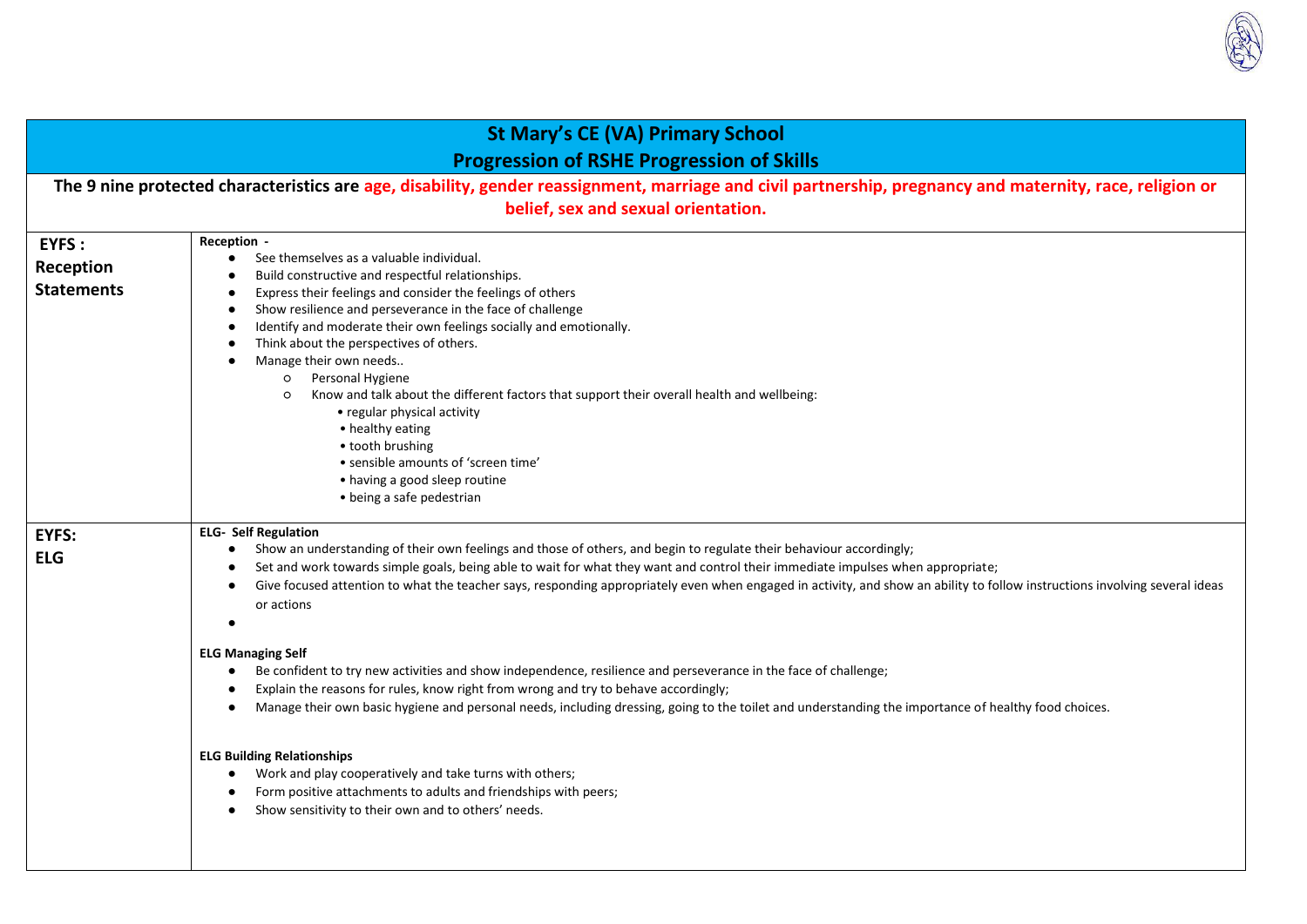| St Mary's CE (VA) Primary School<br>Progression of RSHE Progression |                                                                                                                                                  |                                                                                                                                                                                                                                                                  |                                                                                                                                                                                                                                                                                        |                                                                                                                                                                                                                                                                                    |                                                                                                                                                                                                                                   |                                                                                                                                                                                                                                                                                        |                                                                                                                                                                                                                                                                                        |  |  |
|---------------------------------------------------------------------|--------------------------------------------------------------------------------------------------------------------------------------------------|------------------------------------------------------------------------------------------------------------------------------------------------------------------------------------------------------------------------------------------------------------------|----------------------------------------------------------------------------------------------------------------------------------------------------------------------------------------------------------------------------------------------------------------------------------------|------------------------------------------------------------------------------------------------------------------------------------------------------------------------------------------------------------------------------------------------------------------------------------|-----------------------------------------------------------------------------------------------------------------------------------------------------------------------------------------------------------------------------------|----------------------------------------------------------------------------------------------------------------------------------------------------------------------------------------------------------------------------------------------------------------------------------------|----------------------------------------------------------------------------------------------------------------------------------------------------------------------------------------------------------------------------------------------------------------------------------------|--|--|
| <b>Topic/Area</b><br>of Study                                       | <b>Reception</b>                                                                                                                                 | Year 1                                                                                                                                                                                                                                                           | Year <sub>2</sub>                                                                                                                                                                                                                                                                      | Year <sub>3</sub>                                                                                                                                                                                                                                                                  | Year 4                                                                                                                                                                                                                            | Year <sub>5</sub>                                                                                                                                                                                                                                                                      | Year <sub>6</sub>                                                                                                                                                                                                                                                                      |  |  |
| <b>Family and</b><br>people who<br>care for me                      | Know who is in their<br>family and how they<br>look after them e.g.<br>care, love, home.                                                         | Know that families are<br>important for children<br>growing up because they<br>can give love, security<br>and stability. (R1.1)                                                                                                                                  | Know the characteristics<br>of healthy family life,<br>commitment to each<br>other, including in times<br>of difficulty, protection<br>and care for children and<br>other family members,<br>the importance of<br>spending time together<br>and sharing each other's<br>lives. ((R1.2) | Know that other families,<br>either in school or in the<br>wider world, sometimes<br>look different from their<br>family, but that they<br>should respect those<br>differences and know<br>that other children's<br>families are also<br>characterised by love and<br>care. (R1.3) | Know that stable, caring<br>relationships, which may<br>be of different types, are<br>at the heart of happy<br>families, and are<br>important for children's<br>security as they grow up.<br>(R1.4)                               | Know that marriage<br>represents a formal and<br>legally recognised<br>commitment of two<br>people to each other<br>which is intended to be<br>lifelong. (R1.5)                                                                                                                        | Know how to recognise if<br>family relationships are<br>making them feel<br>unhappy or unsafe, and<br>how to seek help or<br>advice from others if<br>needed. (R1.6)                                                                                                                   |  |  |
| <b>Caring</b><br>friendships                                        | Develop understanding<br>of what makes a good<br>friend and the<br>importance of these<br>relationships to our own<br>happiness.                 | Know how important<br>friendships are in making<br>us feel happy and secure,<br>and how people choose<br>and make friends (R2.1)                                                                                                                                 | Know the characteristics<br>of friendships, including<br>mutual respect,<br>truthfulness,<br>trustworthiness, loyalty,<br>kindness, generosity,<br>trust, sharing interests<br>and experiences and<br>support with problems<br>and difficulties. (R2.2)                                | Know that healthy<br>friendships are<br>positive and welcoming<br>towards others, and do<br>not make others feel<br>lonely or excluded (R2.3)                                                                                                                                      | Know that most<br>friendships have ups and<br>downs, and that these<br>can often be worked<br>through so that the<br>friendship is repaired or<br>even strengthened, and<br>that resorting to violence<br>is never right. (R2.4)  | Know how to recognise<br>who to trust and who not<br>to trust, how to judge<br>when a friendship is<br>making them feel<br>unhappy or<br>uncomfortable,<br>managing conflict, how<br>to manage these<br>situations and how to<br>seek help or advice from<br>others, if needed. (R2.5) | Know how to recognise<br>who to trust and who not<br>to trust, how to<br>judge when a friendship<br>is making them feel<br>unhappy or<br>uncomfortable,<br>managing conflict, how<br>to manage these<br>situations and how to<br>seek help or advice from<br>others, if needed. (R2.5) |  |  |
| <b>Respectful</b><br>relationships                                  | Build constructive and<br>respectful relationships<br>and encourage them to<br>express their feelings<br>and consider the<br>feelings of others. | Know the importance of<br>respecting others, even<br>when they are very<br>different from them (for<br>example, physically, in<br>character, personality or<br>backgrounds), or make<br>different choices or have<br>different preferences or<br>beliefs. (R3.1) | Know practical steps they<br>can take in a range of<br>different contexts to<br>improve or support<br>respectful relationships.<br>(R3.2)                                                                                                                                              | Know the conventions of<br>courtesy and manners.<br>(R3.3)<br>Know the importance of<br>self-respect and how this<br>links to their own<br>happiness.<br>(R3.4)                                                                                                                    | Know that in school and<br>in wider society they can<br>expect to be treated with<br>respect by others, and<br>that in turn they should<br>show due respect to<br>others, including those in<br>positions of authority.<br>(R3.5) | Know about different<br>types of bullying<br>(including cyberbullying),<br>the impact of bullying,<br>responsibilities of<br>bystanders (primarily<br>reporting bullying to an<br>adult) and how to get<br>help. (R3.6)                                                                | Know what a stereotype<br>is, and how stereotypes<br>can be unfair, negative or<br>destructive. (R3.7)<br>Know the importance of<br>permission-seeking and<br>giving in relationships<br>with friends, peers and<br>adults. (R3.8)                                                     |  |  |
| <b>Online</b><br>relationships                                      | Identify rules that help<br>keep us safe and<br>healthy in and beyond<br>the home when using<br>technology. Eg Know                              | Know that people<br>sometimes behave<br>differently online,<br>including by pretending                                                                                                                                                                           | Know that the same<br>principles apply to online<br>relationships as to face-<br>to face relationships,<br>including the importance                                                                                                                                                    | Know that people<br>sometimes behave<br>differently online,<br>including by pretending                                                                                                                                                                                             | Know that the same<br>principles apply to online<br>relationships as to face-<br>to-face relationships,<br>including the importance                                                                                               | Know that the same<br>principles apply to online<br>relationships as to face-<br>to-face relationships,<br>including the importance                                                                                                                                                    | Know how to critically<br>consider their online<br>friendships and sources<br>of information including<br>awareness of the risks                                                                                                                                                       |  |  |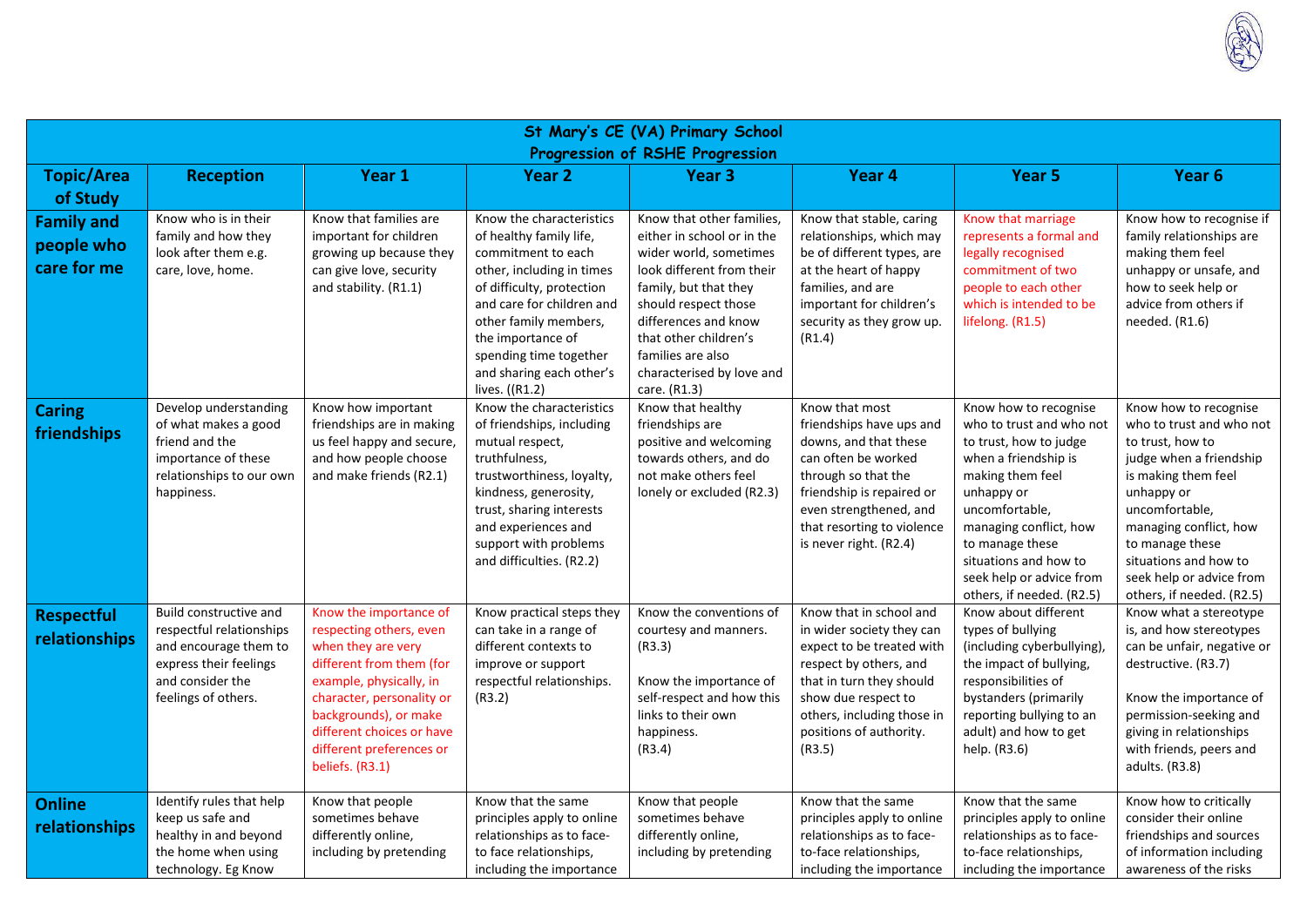

|                            | they should have an<br>adult with them whilst<br>on line as some people<br>can be unkind.                                                                                                                                                                                                                                 | to be someone they are<br>not. (R4.1)                                                                                                                                                                                                                                                                                                                                    | of respect for others<br>online including when we<br>are anonymous. (R4.2)                                                                                                                                                                                                                                                                                                             | to be someone they are<br>not. (R4.1)                                                                                                                                                                                                                                                                                                                             | of respect for others<br>online including when we<br>are anonymous. (R4.2)                                                                                                                                                               | of respect for others<br>online including when we<br>are anonymous. (R4.2)<br>Know the rules and<br>principles for keeping<br>safe online, how to<br>recognise risks, harmful<br>content and contact, and                                                                                                                                                                                                                       | associated with people<br>they have never met.<br>(R4.4)<br>Know how information<br>and data is shared and<br>used online. (R4.5)                                                                                                                                                                                                                                                                                                          |
|----------------------------|---------------------------------------------------------------------------------------------------------------------------------------------------------------------------------------------------------------------------------------------------------------------------------------------------------------------------|--------------------------------------------------------------------------------------------------------------------------------------------------------------------------------------------------------------------------------------------------------------------------------------------------------------------------------------------------------------------------|----------------------------------------------------------------------------------------------------------------------------------------------------------------------------------------------------------------------------------------------------------------------------------------------------------------------------------------------------------------------------------------|-------------------------------------------------------------------------------------------------------------------------------------------------------------------------------------------------------------------------------------------------------------------------------------------------------------------------------------------------------------------|------------------------------------------------------------------------------------------------------------------------------------------------------------------------------------------------------------------------------------------|---------------------------------------------------------------------------------------------------------------------------------------------------------------------------------------------------------------------------------------------------------------------------------------------------------------------------------------------------------------------------------------------------------------------------------|--------------------------------------------------------------------------------------------------------------------------------------------------------------------------------------------------------------------------------------------------------------------------------------------------------------------------------------------------------------------------------------------------------------------------------------------|
| <b>Being safe</b>          | <b>Understand keeping</b><br>safe when crossing the<br>road and what is<br>acceptable in<br>friendships.                                                                                                                                                                                                                  | Know that sorts of<br>boundaries are<br>appropriate in<br>friendships with peers<br>and others (including in a<br>digital context). (R5.1)                                                                                                                                                                                                                               | Know about the concept<br>of privacy and the<br>implications of it for both<br>children and adults;<br>including that it is not<br>always right to keep<br>secrets if they relate to<br>being safe. (R5.2)<br>Know that each person's<br>body belongs to them,<br>and the differences<br>between appropriate and<br>inappropriate or unsafe<br>physical, and other,<br>contact. (R5.3) | how to respond safely<br>and appropriately to<br>adults they may<br>encounter (in all<br>contexts, including<br>online) whom they do<br>not know. (R5.4)                                                                                                                                                                                                          | Know how to recognise<br>and report feelings of<br>being unsafe or feeling<br>bad about any adult.<br>(R5.5)<br>Know how to ask for<br>advice or help for<br>themselves or others,<br>and to keep trying until<br>they are heard. (R5.6) | how to report them.<br>(R4.3)<br>Know how to ask for<br>advice or help for<br>themselves or others,<br>and to keep trying until<br>they are heard. (R5.6)<br>Know how to report<br>concerns or abuse, and<br>the vocabulary and<br>confidence needed to do<br>so. (R5.7)<br>Know where to get<br>advice e.g. family, school<br>and/or other sources.<br>(R5.8)                                                                  | Know how to ask for<br>advice or help for<br>themselves or others,<br>and to keep trying until<br>they are heard. (R5.6)<br>Know how to report<br>concerns or abuse, and<br>the vocabulary and<br>confidence needed to do<br>so. (R5.7)<br>Know where to get<br>advice e.g. family, school<br>and/or other sources.<br>(R5.8)                                                                                                              |
| <b>Mental</b><br>wellbeing | Discuss factors that<br>support mental well-<br>being e.g. sensible<br>amount of screen time.<br>See themselves as a<br>valuable individual<br>Identify who can<br>moderate their own<br>feelings socially and<br>emotionally<br>Talk about their feelings<br>using words like 'happy',<br>'sad', 'angry' or<br>'worried' | Know that mental<br>wellbeing is a normal<br>part of daily life, in the<br>same way as physical<br>health. (H6.1)<br>Know that there is a<br>normal range of<br>emotions (e.g. happiness,<br>sadness, anger, fear,<br>surprise, nervousness)<br>and scale of emotions<br>that all humans<br>experience in relation to<br>different experiences and<br>situations. (H6.2) | Know how to recognise<br>and talk about their<br>emotions, including<br>having a varied<br>vocabulary of words to<br>use when talking about<br>their own and other's<br>feelings. (H6.3)<br>Know how to judge<br>whether what they are<br>feeling and how they are<br>behaving is appropriate<br>and proportionate.<br>(H6.4)                                                          | Know the benefits of<br>physical exercise, time<br>outdoors, community<br>participation, voluntary<br>and service-based<br>activity on mental<br>wellbeing and happiness.<br>(H6.5)<br>Know simple self-care<br>techniques, including the<br>importance of rest, time<br>spent with friends and<br>family and the benefits of<br>hobbies and interests.<br>(H6.6) | Know isolation and<br>loneliness can affect<br>children and that it is<br>very important for<br>children to discuss their<br>feelings with an adult<br>and seek support. (H6.7)                                                          | Know that bullying<br>(including cyberbullying)<br>has a negative and often<br>lasting impact on mental<br>wellbeing. (H6.8)<br>Know where and how to<br>seek support (including<br>recognising the triggers<br>for seeking support),<br>including whom in school<br>they should speak to if<br>they are worried about<br>their own or someone<br>else's mental wellbeing<br>or ability to control their<br>emotions (including | Know where and how to<br>seek support (including<br>recognising the triggers<br>for seeking support),<br>including whom in school<br>they should speak to if<br>they are worried about<br>their own or someone<br>else's mental wellbeing<br>or ability to control their<br>emotions (including<br>issues arising online).<br>(H6.9)<br>Know it is common for<br>people to experience<br>mental ill health. For<br>many people who do, the |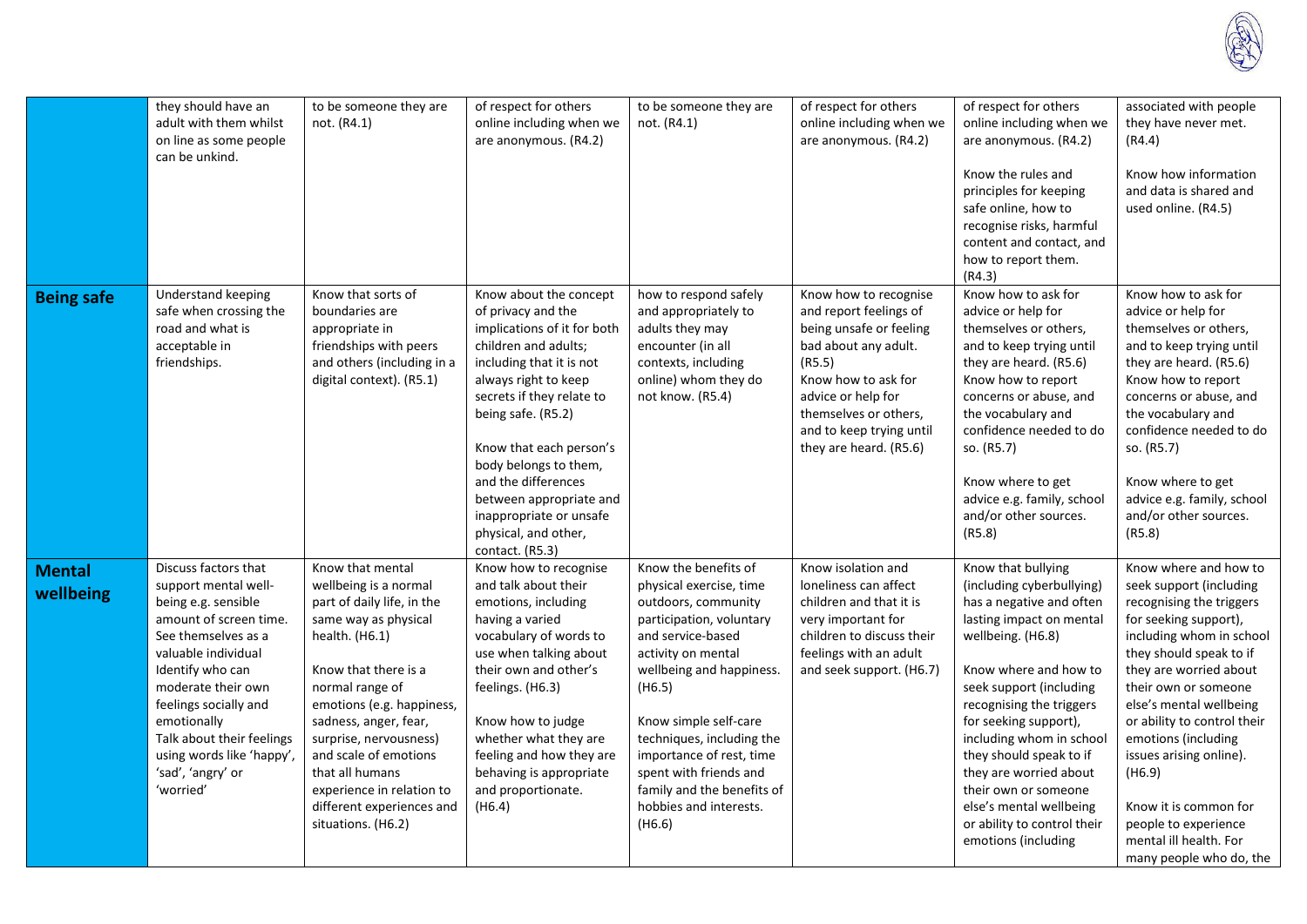

| Internet<br>safety and<br>harms          | Develop understanding<br>of the benefits of the<br>internet and give some<br>simple examples of<br>rules for staying safe.                                                                                 | Know that for most<br>people the internet is an<br>integral part of life and<br>has many benefits. (H7.1)<br>Know basic safety<br>principles when working<br>online | Know about the benefits<br>of rationing time spent<br>online, the risks of<br>excessive time spent on<br>electronic devices and<br>the impact of positive<br>and negative content<br>online on their own and<br>other's mental and<br>physical wellbeing. (H7.2)<br>Know how to consider<br>the effect of their online<br>actions on others and<br>know how to recognise<br>and display respectful<br>behaviour online and the | Know why social media,<br>some computer games<br>and online gaming, for<br>example, are age<br>restricted. (H7.4)<br>Know how to consider<br>the effect of their online<br>actions on others and<br>know how to recognise<br>and display respectful<br>behaviour online and the<br>importance of keeping<br>personal information<br>private. (H7.3) | Know that the internet<br>can also be a negative<br>place where online<br>abuse, trolling, bullying<br>and harassment can take<br>place, which can have a<br>negative impact on<br>mental health. (H7.4)<br>Know how to consider<br>the effect of their online<br>actions on others and<br>know how to recognise<br>and display respectful<br>behaviour online and the<br>importance of keeping<br>personal information | issues arising online).<br>(H6.9)<br>Know how to be a<br>discerning consumer of<br>information online<br>including understanding<br>that information,<br>including that from<br>search engines, is ranked,<br>selected and targeted.<br>(H7.5)<br>Know how to consider<br>the effect of their online<br>actions on others and<br>know how to recognise<br>and display respectful<br>behaviour online and the<br>importance of keeping | problems can be resolved<br>if the right support is<br>made available,<br>especially if accessed<br>early enough. (H6.10)<br>Know where and how to<br>report concerns and get<br>support with issues<br>online (H7.6)<br>Know how to consider<br>the effect of their online<br>actions on others and<br>know how to recognise<br>and display respectful<br>behaviour online and the<br>importance of keeping<br>personal information<br>private. (H7.3) |
|------------------------------------------|------------------------------------------------------------------------------------------------------------------------------------------------------------------------------------------------------------|---------------------------------------------------------------------------------------------------------------------------------------------------------------------|--------------------------------------------------------------------------------------------------------------------------------------------------------------------------------------------------------------------------------------------------------------------------------------------------------------------------------------------------------------------------------------------------------------------------------|-----------------------------------------------------------------------------------------------------------------------------------------------------------------------------------------------------------------------------------------------------------------------------------------------------------------------------------------------------|-------------------------------------------------------------------------------------------------------------------------------------------------------------------------------------------------------------------------------------------------------------------------------------------------------------------------------------------------------------------------------------------------------------------------|---------------------------------------------------------------------------------------------------------------------------------------------------------------------------------------------------------------------------------------------------------------------------------------------------------------------------------------------------------------------------------------------------------------------------------------|---------------------------------------------------------------------------------------------------------------------------------------------------------------------------------------------------------------------------------------------------------------------------------------------------------------------------------------------------------------------------------------------------------------------------------------------------------|
| <b>Physical</b><br>health and<br>fitness | Know and talk about the<br>different factors that<br>support their overall<br>health and wellbeing<br>e.g. regular physical<br>activity, healthy eating,<br>toothbrushing, having a<br>good sleep routine. | Know the characteristics<br>and mental and physical<br>benefits of an active<br>lifestyle. (H8.1)                                                                   | importance of keeping<br>personal information<br>private. (H7.3)<br>Know the characteristics<br>and mental and physical<br>benefits of an active<br>lifestyle. (H8.1)                                                                                                                                                                                                                                                          | Know the importance of<br>building regular exercise<br>into daily and weekly<br>routines and how to<br>achieve this; for example<br>walking or cycling to<br>school, a daily active mile<br>or other forms of regular,<br>vigorous exercise. (H8.2)                                                                                                 | private. (H7.3)<br>Know the risks associated<br>with an inactive lifestyle<br>(including obesity).<br>(H8.3)                                                                                                                                                                                                                                                                                                            | personal information<br>private. (H7.3)<br>Know how and when to<br>seek support including<br>which adults to speak to<br>in school if they are<br>worried about their<br>health. (H8.4)<br>Know the importance of<br>building regular exercise<br>into daily and weekly<br>routines and how to<br>achieve this. (H8.2)                                                                                                                | Know the risks associated<br>with an inactive lifestyle<br>(including obesity).<br>(H8.3)<br>Knowhow and when to<br>seek support including<br>which adults to speak to<br>in school if they are<br>worried about their<br>health. (H8.4)                                                                                                                                                                                                                |
| <b>Healthy</b><br>eating                 | Develop understanding<br>of being healthy<br>through a balanced diet<br>including eating fruit<br>and vegetables.                                                                                          | Know what constitutes a<br>healthy diet. (H9.1)                                                                                                                     | Know what constitutes a<br>healthy diet. (H9.1)                                                                                                                                                                                                                                                                                                                                                                                | Know what constitutes a<br>healthy diet (including<br>understanding calories<br>and other nutritional<br>content). (H9.1)                                                                                                                                                                                                                           | Know the principles of<br>planning and preparing a<br>range of healthy meals.<br>(H9.2)                                                                                                                                                                                                                                                                                                                                 | Know the characteristics<br>of a poor diet and risks<br>associated with<br>unhealthy eating<br>(including, for example,<br>obesity and tooth decay)<br>and other behaviours                                                                                                                                                                                                                                                           | Know the principles of<br>planning and preparing a<br>range of healthy meals.<br>(H9.2)<br>Know the characteristics<br>of a poor diet and risks                                                                                                                                                                                                                                                                                                         |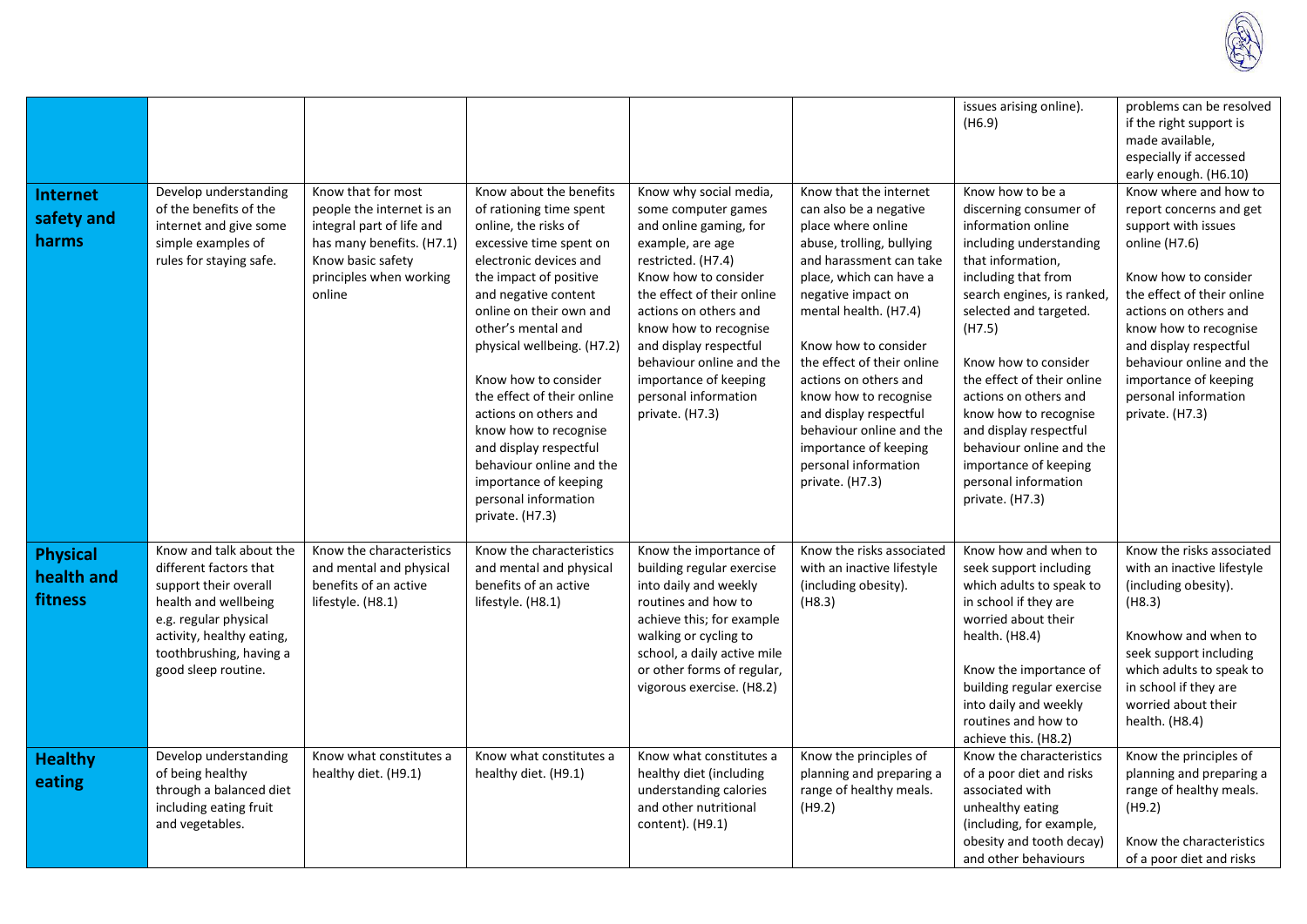

|                                       |                                                                                                                                                   |                                                                                                                                                                                                                                                                                                      |                                                                                                                                                                                                                                                                                                               |                                                                                                                                                                                                                                                                                                            |                                                                                                                                                                                                                                                                                                             | (e.g. the impact of<br>alcohol on diet or<br>health). (H9.3)                                                                                                                                                                                                                                                                 | associated with<br>unhealthy eating<br>(including, for example,<br>obesity and tooth decay)<br>and other behaviours<br>(e.g. the impact of<br>alcohol on diet or<br>health). (H9.3)                                                                                    |
|---------------------------------------|---------------------------------------------------------------------------------------------------------------------------------------------------|------------------------------------------------------------------------------------------------------------------------------------------------------------------------------------------------------------------------------------------------------------------------------------------------------|---------------------------------------------------------------------------------------------------------------------------------------------------------------------------------------------------------------------------------------------------------------------------------------------------------------|------------------------------------------------------------------------------------------------------------------------------------------------------------------------------------------------------------------------------------------------------------------------------------------------------------|-------------------------------------------------------------------------------------------------------------------------------------------------------------------------------------------------------------------------------------------------------------------------------------------------------------|------------------------------------------------------------------------------------------------------------------------------------------------------------------------------------------------------------------------------------------------------------------------------------------------------------------------------|------------------------------------------------------------------------------------------------------------------------------------------------------------------------------------------------------------------------------------------------------------------------|
| Drugs,<br>alcohol and<br>tobacco      |                                                                                                                                                   |                                                                                                                                                                                                                                                                                                      |                                                                                                                                                                                                                                                                                                               |                                                                                                                                                                                                                                                                                                            |                                                                                                                                                                                                                                                                                                             | the facts about legal and<br>illegal harmful<br>substances and<br>associated risks,<br>including smoking,<br>alcohol use and drug-<br>taking. (H10.1)                                                                                                                                                                        | the facts about legal and<br>illegal harmful<br>substances and<br>associated risks,<br>including smoking,<br>alcohol use and drug-<br>taking. (H10.1)                                                                                                                  |
| <b>Health and</b><br>prevention       | Know and talk about the<br>importance of tooth<br>brushing and visiting the<br>dentist alongside<br>drinking water and<br>staying safe in the sun | Know how about dental<br>health and the benefits<br>of good oral hygiene and<br>dental flossing, including<br>regular check-ups at the<br>dentist (H11.4)<br>Know about safe and<br>unsafe exposure to the<br>sun, and how to reduce<br>the risk of sun damage,<br>including skin cancer.<br>(H11.2) | Know about safe and<br>unsafe exposure to the<br>sun, and how to reduce<br>the risk of sun damage,<br>including skin cancer.<br>(H11.2)<br>Know the importance of<br>sufficient good quality<br>sleep for good health and<br>that a lack of sleep can<br>affect weight, mood and<br>ability to learn. (H11.3) | Know how to recognise<br>early signs of physical<br>illness, such as weight<br>loss, or unexplained<br>changes to the body.<br>(H11.1)<br>Know about personal<br>hygiene and germs<br>including bacteria,<br>viruses, how they are<br>spread and treated, and<br>the importance of<br>handwashing. (H11.5) | Know about personal<br>hygiene and germs<br>including bacteria,<br>viruses, how they are<br>spread and treated, and<br>the importance of<br>handwashing. (H11.5)<br>Know about safe and<br>unsafe exposure to the<br>sun, and how to reduce<br>the risk of sun damage,<br>including skin cancer.<br>(H11.2) | Know about dental<br>health and the benefits<br>of good oral hygiene and<br>dental flossing, including<br>regular check-ups at the<br>dentist. (H11.4)<br>Know the importance of<br>sufficient good quality<br>sleep for good health and<br>that a lack of sleep can<br>affect weight, mood and<br>ability to learn. (H11.3) | Know the facts and<br>science relating to<br>allergies, immunisation<br>and vaccination. (H11.6)<br>Know the importance of<br>sufficient good quality<br>sleep for good health and<br>that a lack of sleep can<br>affect weight, mood and<br>ability to learn. (H11.3) |
| <b>Basic first aid</b>                | Know 999 is the number<br>to call for an emergency<br>and who to tell if they<br>have hurt themselves.                                            | Know to make a clear<br>and efficient call to<br>emergency services if<br>necessary. (H12.1)                                                                                                                                                                                                         | Know to make a clear<br>and efficient call to<br>emergency services if<br>necessary. (H12.1)                                                                                                                                                                                                                  | Know concepts of basic<br>first-aid, for example<br>dealing with common<br>injuries, including head<br>injuries. (H12.2)                                                                                                                                                                                   | Know concepts of basic<br>first-aid, for example<br>dealing with common<br>injuries, including head<br>injuries. (H12.2)                                                                                                                                                                                    | Know concepts of basic<br>first-aid, for example<br>dealing with common<br>injuries, including head<br>injuries. (H12.2)                                                                                                                                                                                                     | Know concepts of basic<br>first-aid, for example<br>dealing with common<br>injuries. (H12.2)                                                                                                                                                                           |
| <b>Changing</b><br>adolescent<br>body |                                                                                                                                                   |                                                                                                                                                                                                                                                                                                      |                                                                                                                                                                                                                                                                                                               |                                                                                                                                                                                                                                                                                                            |                                                                                                                                                                                                                                                                                                             | Know key facts about<br>puberty and the changing<br>adolescent body,<br>particularly from age 9<br>through to age 11,<br>including physical and<br>emotional changes.<br>(H13.1)                                                                                                                                             | Know about menstrual<br>wellbeing including the<br>key facts about the<br>menstrual cycle. (H13.2)                                                                                                                                                                     |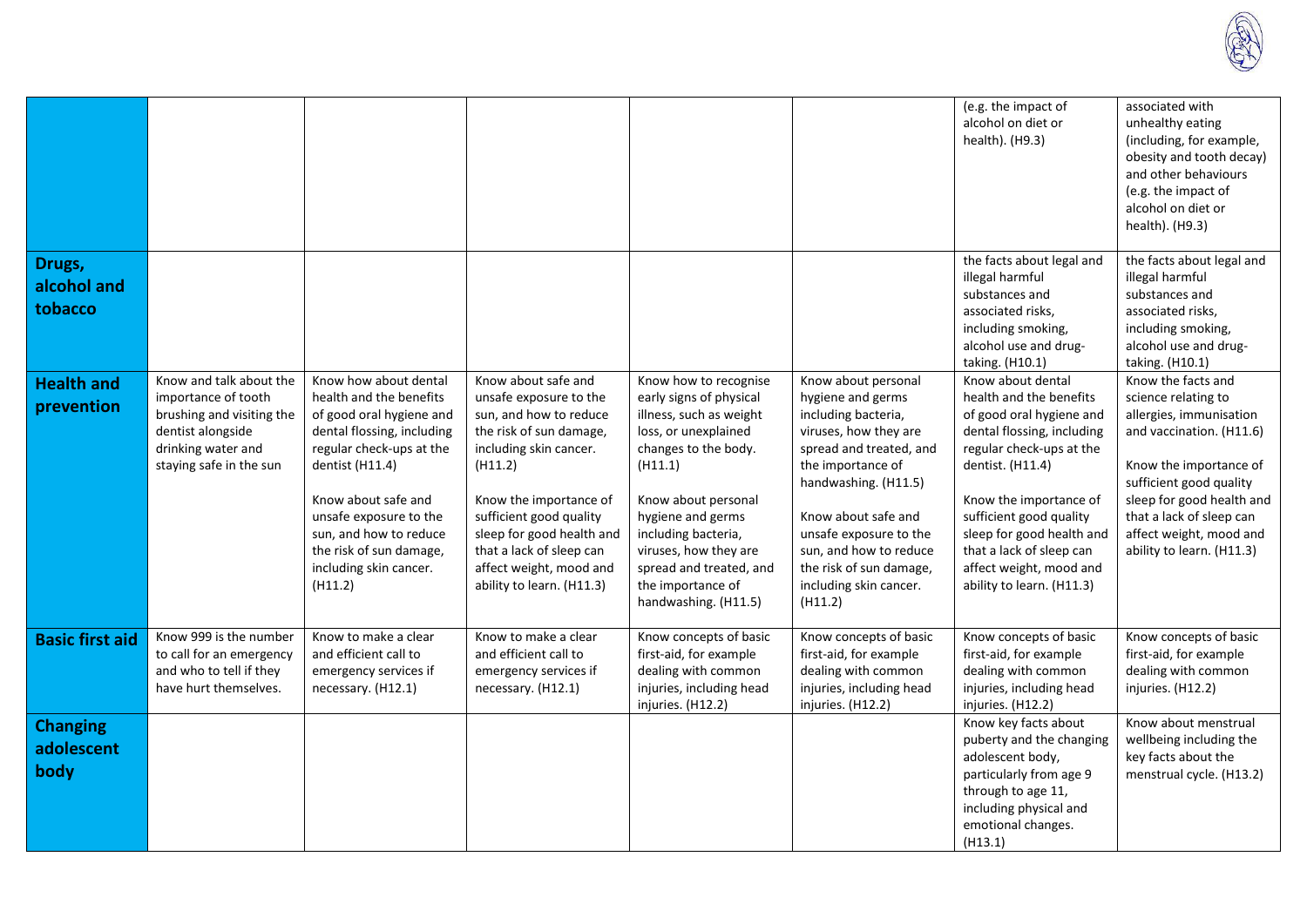| <b>British</b><br><b>Values</b>     | <b>Tolerance of Different</b><br><b>Faiths and beliefs:</b><br><b>Diwali and Hanukah</b><br><b>Chinese New Year</b><br>Mosque - looking at<br>different places of<br>worship<br><b>Rule Of Law: Following</b><br>rules and routines<br><b>Mutual Respect:</b><br>Sharing and turn taking<br><b>Individual Liberty:</b><br>Develop self-confidence<br>and self-esteem in their<br>own ability through<br>taking risks on an<br>obstacle course, mixing<br>colours and discuss why<br>different people have<br>different opinions.<br><b>Democracy:</b> Vote for a<br>person or group that<br>has been the most<br>supportive during sports<br>day. Vote for monitors /<br>helpers etc<br><b>Pupil Survey-</b><br>understanding their<br>voice and opinion<br>counts. | <b>Tolerance of Different</b><br><b>Faiths and beliefs:</b><br>The Jewish Harvest<br><b>Sukkot</b><br>How people of other<br>faiths welcome new<br><b>babies</b><br><b>Rule Of Law: Following</b><br><b>Rules Fair/Unfair,</b><br><b>Right/Wrong</b><br><b>Respect: Respecting</b><br>similarities and<br>differences between<br>ourselves and other<br>people's families.<br>Respecting each other<br>even when they are<br>different e.g. physically,<br>character, personality<br>and background<br><b>Individual Liberty:</b><br><b>Making healthy choices</b><br><b>Democracy: Agree class</b><br>rules | <b>Tolerance of Different</b><br><b>Beliefs and Faiths:</b><br>Different faiths have<br>different holy books<br>Where do people of other<br>faiths worship?<br><b>Rule of Law: Bullying is</b><br>wrong<br><b>Respect:</b> Co-operation /<br><b>Treat each other with</b><br>respect, including those<br>in authority<br>Respect other people's<br>privacy<br><b>Individual Liberty:</b><br>Making the correct,<br>healthy choices, making<br>good choices about to<br>stay safe on line, how to<br>raise money for<br><b>MacMillan Coffee</b><br>morning<br><b>Democracy:</b> Election of<br><b>School Council</b> | <b>Tolerance of Different</b><br><b>Faiths and beliefs: Jewish</b><br>Faith - Sukkot<br>Jewish Faith - Passover<br>Jewish Faith - sacred<br>books, sacred places, visit<br>to Jewish Synagogue<br><b>Rule of Law: How/why</b><br>rules and laws are made<br>and enforced, including<br>school rules<br><b>Respect: Recognise</b><br>peoples' feelings and<br>realising that most<br>friendships have ups and<br>downs<br>Show, respect,<br>constructively challenge<br>different points of view<br><b>Personal boundaries</b><br><b>Individual Liberty:</b><br>Making the correct,<br>healthy choices<br><b>Democracy: Election of</b><br><b>School Council</b> | <b>Tolerance of Different</b><br><b>Faiths and beliefs: Hindu</b><br>festival of light<br>Hinduism - sacred books,<br>sacred places, the<br>pilgrimage. Visit to Hindu<br><b>Mandir</b><br><b>Rule of Law: How/why</b><br>rules and laws are made<br>and enforced, including<br>health and Safety rules<br><b>Respect:</b> that the same<br>principles apply to online<br>relationships as to face-<br>to-face relationships,<br>including the importance<br>of respect for others<br>online including when we<br>are anonymous<br><b>Individual Liberty:</b><br>Keeping yourself safe,<br>Debates around topical<br>issues which allow<br>children to reflect on<br>their differences and<br>understand everyone is<br>free to have different<br><b>opinions</b><br><b>Democracy:</b> Election of<br><b>School Council</b> | <b>Tolerance of Different</b><br><b>Faiths and beliefs:</b><br>Sikhism - rules, sacred<br>books. How important<br>are holy books in other<br>faiths? Sacred places<br>Sikh Gurdwara Visit &<br>Festivals.<br>pilgrimage - The Golden<br>Temple in Amritsar.<br><b>Rule of Law: (History Link</b><br>- Crime and punishment<br>from Anglo Saxon-<br>present day)<br><b>Respect</b> Similarities and<br>differences (family,<br>culture, ethnicity,<br>racial./religious diversity,<br>age, sex, gender identity,<br>sexual orientation and<br>disability)<br><b>Individual Liberty:</b><br>choices we make to stay<br>safe, taking risks and<br>challenge themselves to<br>be the best that they can<br>be.<br><b>Democracy:</b> Election of<br><b>School Council, Visit to</b><br><b>Oldham Chambers</b> | <b>Tolerance of Different</b><br><b>Faiths and beliefs: Islam</b><br>Rules, sacred books,<br>sacred places, pilgrimage<br>- Haii<br><b>Mosque visit</b><br><b>Rule of Law: Age limits</b><br>and restrictions.<br><b>Respect</b> Media images -<br>effect on young people<br><b>Respecting ourselves and</b><br>each other and our<br>uniqueness<br>Viewpoints - debate<br>topical issues, problems<br>and events<br>for self and keeping a<br>healthy lifestyle<br><b>Individual Liberty:</b><br><b>Resisting pressure /</b><br>asking for help and<br>having the vocab. to do<br>taking risks and choices<br>how far to challenge<br>themselves (residential<br>Visit)<br><b>Democracy:</b> Election of<br><b>School Council, Links to</b><br>parliament |
|-------------------------------------|---------------------------------------------------------------------------------------------------------------------------------------------------------------------------------------------------------------------------------------------------------------------------------------------------------------------------------------------------------------------------------------------------------------------------------------------------------------------------------------------------------------------------------------------------------------------------------------------------------------------------------------------------------------------------------------------------------------------------------------------------------------------|--------------------------------------------------------------------------------------------------------------------------------------------------------------------------------------------------------------------------------------------------------------------------------------------------------------------------------------------------------------------------------------------------------------------------------------------------------------------------------------------------------------------------------------------------------------------------------------------------------------|---------------------------------------------------------------------------------------------------------------------------------------------------------------------------------------------------------------------------------------------------------------------------------------------------------------------------------------------------------------------------------------------------------------------------------------------------------------------------------------------------------------------------------------------------------------------------------------------------------------------|-----------------------------------------------------------------------------------------------------------------------------------------------------------------------------------------------------------------------------------------------------------------------------------------------------------------------------------------------------------------------------------------------------------------------------------------------------------------------------------------------------------------------------------------------------------------------------------------------------------------------------------------------------------------|-----------------------------------------------------------------------------------------------------------------------------------------------------------------------------------------------------------------------------------------------------------------------------------------------------------------------------------------------------------------------------------------------------------------------------------------------------------------------------------------------------------------------------------------------------------------------------------------------------------------------------------------------------------------------------------------------------------------------------------------------------------------------------------------------------------------------------|----------------------------------------------------------------------------------------------------------------------------------------------------------------------------------------------------------------------------------------------------------------------------------------------------------------------------------------------------------------------------------------------------------------------------------------------------------------------------------------------------------------------------------------------------------------------------------------------------------------------------------------------------------------------------------------------------------------------------------------------------------------------------------------------------------|------------------------------------------------------------------------------------------------------------------------------------------------------------------------------------------------------------------------------------------------------------------------------------------------------------------------------------------------------------------------------------------------------------------------------------------------------------------------------------------------------------------------------------------------------------------------------------------------------------------------------------------------------------------------------------------------------------------------------------------------------------|
| <b>Economic</b><br><b>awareness</b> |                                                                                                                                                                                                                                                                                                                                                                                                                                                                                                                                                                                                                                                                                                                                                                     | <b>Money Matters:</b><br><b>Save or spend?</b>                                                                                                                                                                                                                                                                                                                                                                                                                                                                                                                                                               |                                                                                                                                                                                                                                                                                                                                                                                                                                                                                                                                                                                                                     | <b>Money Matters:</b><br>Where does money come<br>from?<br><b>Lending and Borrowing</b><br><b>Budgeting.</b>                                                                                                                                                                                                                                                                                                                                                                                                                                                                                                                                                    |                                                                                                                                                                                                                                                                                                                                                                                                                                                                                                                                                                                                                                                                                                                                                                                                                             | <b>Money Matters:</b><br><b>Borrowing and Saving</b><br><b>Value for money</b><br><b>Money and the wider</b><br>world                                                                                                                                                                                                                                                                                                                                                                                                                                                                                                                                                                                                                                                                                    |                                                                                                                                                                                                                                                                                                                                                                                                                                                                                                                                                                                                                                                                                                                                                            |
| <b>Global</b><br><b>citizenship</b> |                                                                                                                                                                                                                                                                                                                                                                                                                                                                                                                                                                                                                                                                                                                                                                     |                                                                                                                                                                                                                                                                                                                                                                                                                                                                                                                                                                                                              | <b>One World:</b><br><b>Families, The</b><br><b>Environment and Caring</b><br>for our Planet                                                                                                                                                                                                                                                                                                                                                                                                                                                                                                                        |                                                                                                                                                                                                                                                                                                                                                                                                                                                                                                                                                                                                                                                                 | <b>One World:</b><br><b>Climate change</b><br><b>Urban and Rural</b><br><b>Inequality</b>                                                                                                                                                                                                                                                                                                                                                                                                                                                                                                                                                                                                                                                                                                                                   |                                                                                                                                                                                                                                                                                                                                                                                                                                                                                                                                                                                                                                                                                                                                                                                                          | <b>Our World:</b><br><b>Global warming</b><br>Use of water and energy<br><b>Biodiversity</b>                                                                                                                                                                                                                                                                                                                                                                                                                                                                                                                                                                                                                                                               |

 $\mathbb{R}$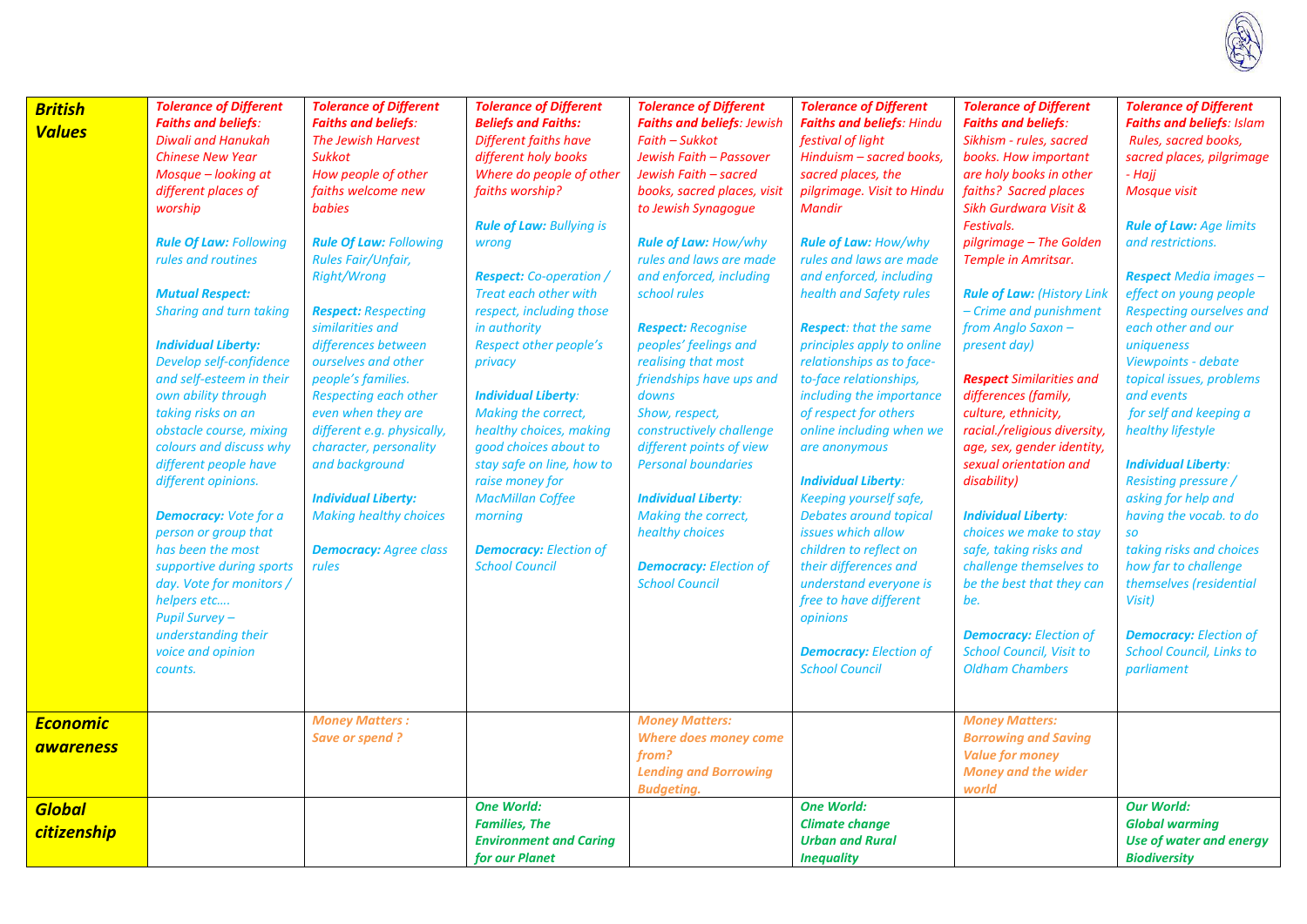

|  |  | Organisation<br>ווטו |  |
|--|--|----------------------|--|
|  |  |                      |  |
|  |  |                      |  |

| Relationship      | feelings      | special people    | argument         | different types of   | cultures           | marriage           | conflict        |
|-------------------|---------------|-------------------|------------------|----------------------|--------------------|--------------------|-----------------|
| S                 | friend        | uncomfortable     | resolve          | families             | society            | legal              | stereotype      |
| <b>Vocabulary</b> | rules         | safe              | surprise         | excluded             | advice             | civil partnership  | pressure        |
|                   | right         | secrets           | lonely           | self respect         | support            | civil marriage     |                 |
|                   | wrong         | unsafe            | unhappy          | age restrictions     | abuse              | forced marriage    |                 |
|                   | take turns    | private           | privacy          | courtesy             | trolling           | cyber/online       |                 |
|                   | family        | permission        | bullying         | manners              | harassment         | bullying           |                 |
|                   | happy         | boundaries        | mutual respect   | community            |                    | confidence         |                 |
|                   | sad           | kind              | physical contact | positive and healthy |                    | peer influence     |                 |
|                   | angry         | unkind            | commitment       | relationships        |                    | peer approval      |                 |
|                   | worried       | sharing           | truthfulness     | challenges           |                    | disagreement       |                 |
|                   |               | respect           | trustworthy      | hobbies              |                    | committed          |                 |
|                   |               | similarities      | loyalty          |                      |                    | relationships      |                 |
|                   |               | differences       | generosity       |                      |                    | ethnicity          |                 |
|                   |               | emotions          | trust            |                      |                    | racial/religious   |                 |
|                   |               | fear              | relationship     |                      |                    | diversity          |                 |
|                   |               | surprise          | rationing        |                      |                    | sex                |                 |
|                   |               | nervous           | personal         |                      |                    | gender identity    |                 |
|                   |               | online            | information      |                      |                    | sexual orientation |                 |
|                   |               |                   |                  |                      |                    | disability         |                 |
|                   |               |                   |                  |                      |                    | sexual orientation |                 |
| <b>Mental</b>     | goals         | healthy           | medicine         | balanced diet        | inactive lifestyle | drug               | periods         |
| <b>Health and</b> | sun safety    | diet              | big feelings     | physical illness     | obesity            | personal identity  | transition      |
| wellbeing         | individuality | hygiene           | body parts       | personal hygiene     | healthy meal       | gender             | consent         |
| <b>Vocabulary</b> | independence  | physical activity | risk             | germs                |                    | puberty            | allergies       |
|                   | road safety   | emergency         | interests        | bacteria             |                    | alcohol            | immunisations   |
|                   | health        | physical health   | hazards          | viruses              |                    | legal substances   | vaccination     |
|                   | clean         | mental health     |                  | handwashing          |                    | illegal substances | menstrual cycle |
|                   | sleep         | dental health     |                  | social media         |                    | smoking            |                 |
|                   | activity      | safety            |                  | first aid            |                    | mood               |                 |
|                   | dentist       | oral hygiene      |                  | injury               |                    |                    |                 |
|                   |               | mental wellbeing  |                  |                      |                    |                    |                 |